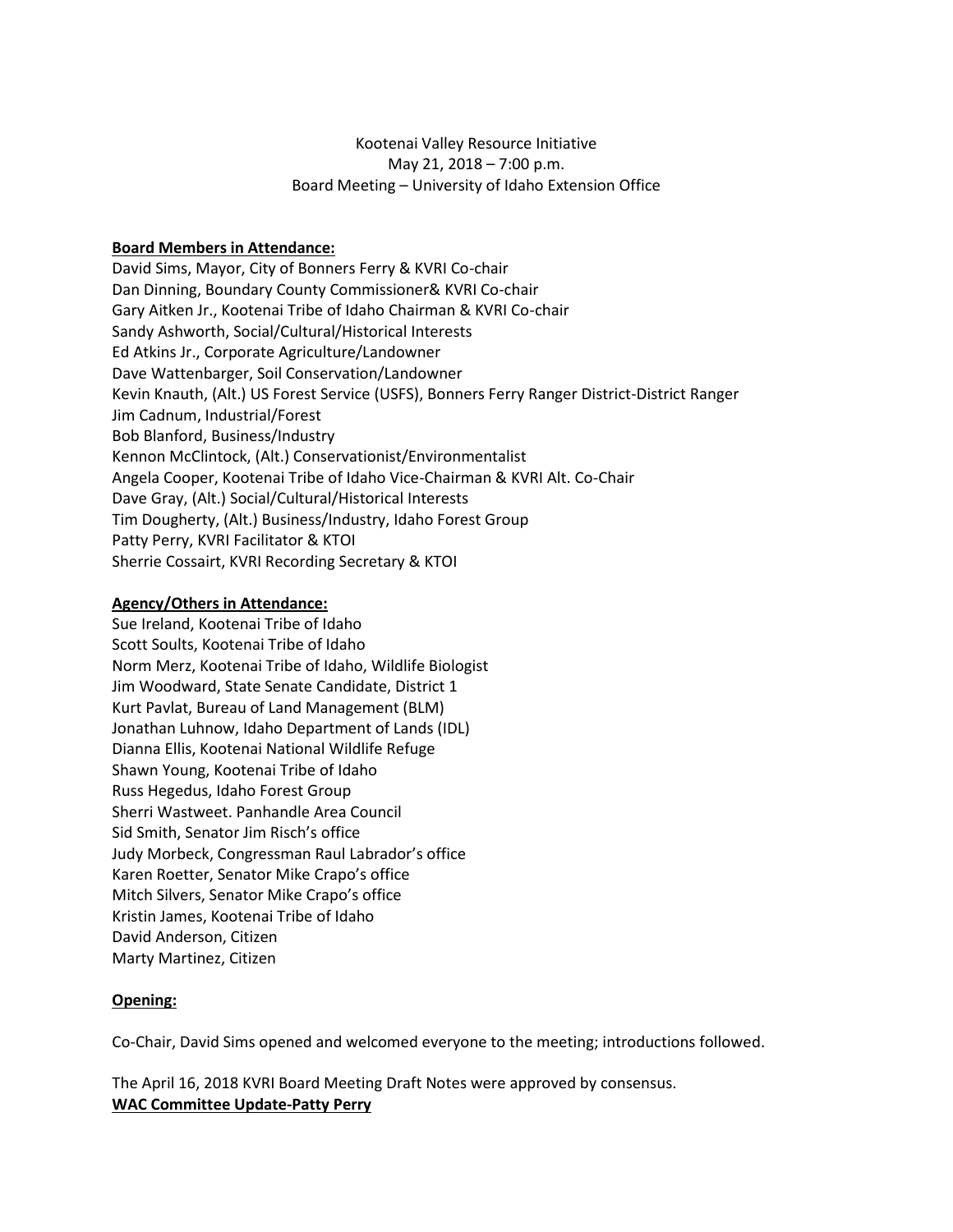The WAC committee met with George Shutes, Idaho Transportation Department (ITD) on May 1<sup>st</sup> to discuss the future of the wildlife detection system. The system as it stands needs updating and maintenance to meet the needs of the Idaho Transportation Department (ITD). Patty & George contacted Brice Sloan to see if he had any use or interest in part of the equipment; he may have a client able to purchase parts of the system. The goal is to purchase another reader board type sign to add to the three that have been given to ITD to use in the County. The WAC committee meets again on May 23.

# **TMDL Committee Update-Patty Perry**

TMDL Committee met May 15 with Bob Steed and discussed the changes in the Shade Rules affecting Deep Creek and Boundary Creek TMDL's. They also reviewed the 2016 Addendum of the Assessment of Water Quality in Kootenai River and Moyie River Subbasins (TMDL). Further review and an opportunity for comments will take place at the next meeting on June 6.

Kevin Greenleaf, Dave Wattenbarger and Jerry Garten, the citizens monitor team, along with Brandon Glaza, Forest Service Hydrologist, will continue to monitor the designated TMDL Streams and chart temperatures and averages. Kevin G. has agreed to continue to do that after retirement.

Brandon also gave his presentation of Aquatic Organism Passage Projects accomplished with CFLRP on the Bonners Ferry Ranger District, earlier viewed at the KVRI meeting in Nov. 2017. It highlighted Forest Service/CFLRP work done from 2012 to the present and future projects in the works.

## **Forestry Committee Update-Kevin Knauth**

- Prescribed burning taking place in the county
- Tree planting occurring in the Bonners Ferry, Sandpoint and Priest River Districts
- North Zone Winter Travel Planning EIS
	- o Focus group continues to meet
	- o Public meetings will occur as part of the planning process
	- o Decision in FY20
- Grouse BMU Project
	- o Purpose and Need is to bring BMU into compliance with grizzly bear standards
	- o Draft EA out for comment week of 5/21
	- o FY18 Decision
- Bog Creek Road EIS
	- o Public meeting on June 21, 5:30 p.m. at the Forest Service office hosted by the Border Patrol
- Boulder Creek Project EA
	- o Decision in October, 3 sales from that project beginning next spring
- Camp Robin Project